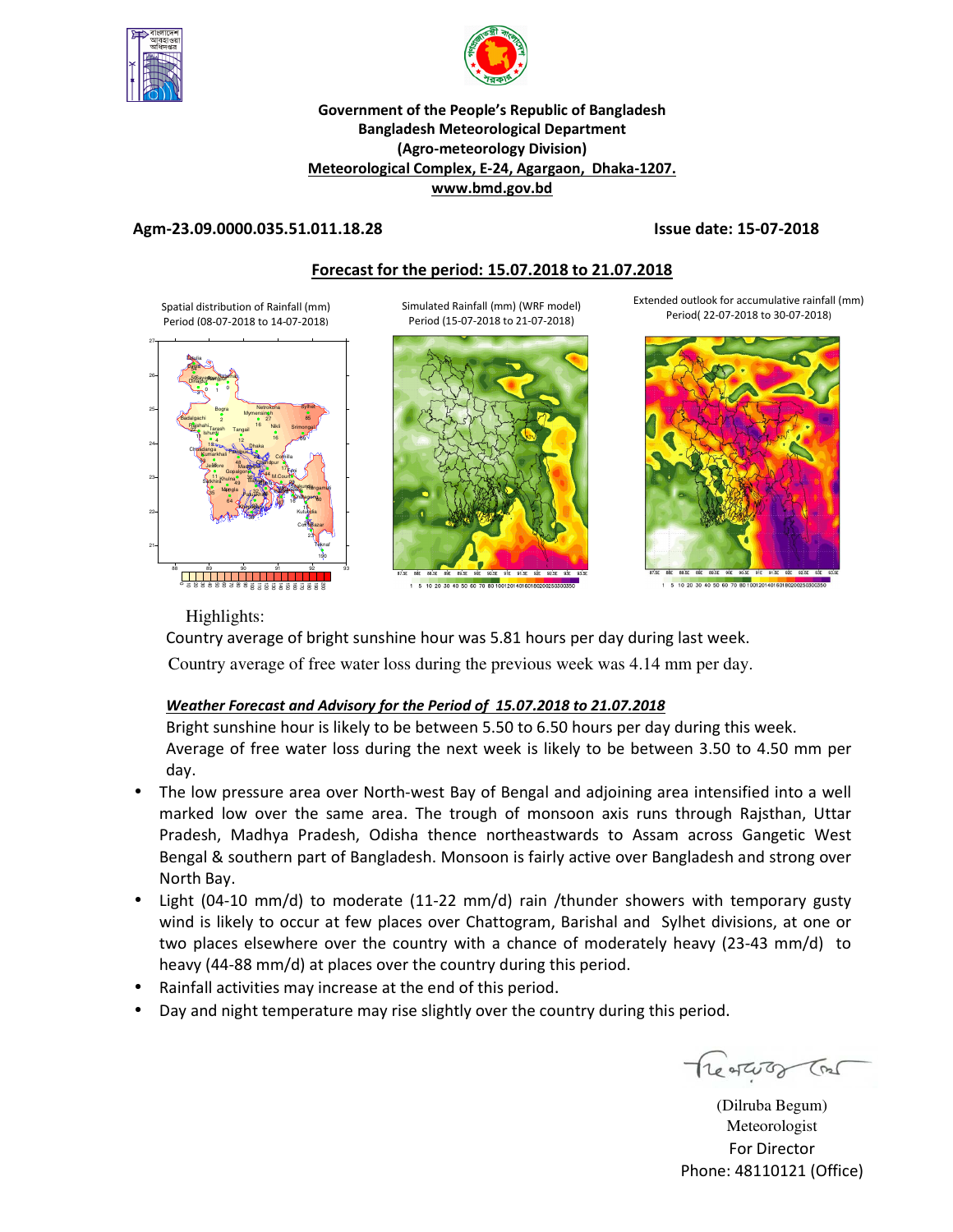#### **Short Weather description Period: 08.07.2018 to 14.07.2018** Maximum And Minimum Temperature (Range and Extreme)

| <b>Divisions</b> | Maximum<br>temperature<br>range in <sup>o</sup> C |  |                          |         |     | <b>Highest maximum</b><br>temperature in <sup>°</sup> C |      |                |      |                          | Minimum<br>temperature<br>Range in <sup>o</sup> C |        | Lowest minimum<br>temperature in C |                   |  |
|------------------|---------------------------------------------------|--|--------------------------|---------|-----|---------------------------------------------------------|------|----------------|------|--------------------------|---------------------------------------------------|--------|------------------------------------|-------------------|--|
| <b>Dhaka</b>     | 31.2                                              |  |                          | $-36.5$ |     | <sup>o</sup> C Nikli                                    | 36.5 | °c             | 25.5 | $\overline{\phantom{0}}$ | 28.5                                              | °c     | Gopalganj                          | 25.5 $\degree$ C  |  |
| Mymensingh       | 31.0                                              |  |                          | $-34.0$ |     | <sup>o</sup> C Mymensingh, Netrokona                    | 34.0 | °c             | 26.2 | $\overline{\phantom{0}}$ | 27.6                                              | $^0$ C | Netrokona                          | 26.2 $^{\circ}$ C |  |
| Chittagong       | 28.4                                              |  |                          | $-36.2$ |     | <sup>o</sup> C Chaidpur                                 | 36.2 | °cl            | 24.5 | $\overline{\phantom{0}}$ | 27.4                                              | °c     | Rangamati, Teknaf                  | 24.5 $\degree$ C  |  |
| Sylhet           | 33.0                                              |  |                          | $-35.8$ |     | <sup>o</sup> C Sylhet                                   | 35.8 | $\overline{c}$ | 24.2 | $\blacksquare$           | 26.7                                              | °c     | Srimongal                          | 24.2 $\degree$ C  |  |
| Rajshahi         | 32.0                                              |  |                          | $-36.5$ |     | °C Rajshahi                                             | 36.5 | °cı            | 26.0 | $\overline{\phantom{0}}$ | 28.2                                              | ℃      | Badalgachi                         | 26.0 $\degree$ C  |  |
| Rangpur          | 30.2                                              |  |                          | $-36.0$ |     | <sup>o</sup> C Dinajpur                                 | 36.0 | $\overline{c}$ | 25.5 | $\overline{\phantom{0}}$ | 28.0                                              | °c     | Tetullia                           | 25.5 $\degree$ C  |  |
| Khulna           | 30.6                                              |  |                          | $-35.2$ | °cl | 35.2<br>Jashore, Chuadanga                              |      | °c             | 26.0 | $\overline{\phantom{0}}$ | 27.6                                              | °c     | Kumarkhali, Chuadanga              | 26.0 $\degree$ C  |  |
| <b>Barisal</b>   | 31.4                                              |  | $\overline{\phantom{0}}$ | 33.4    |     | <sup>o</sup> C Bhola                                    | 33.4 | $\overline{c}$ | 26.4 |                          | 27.3                                              | °c     | Bhola, Khepupara                   | 26.4 $^{\circ}$ C |  |

*Rainfall analysis* and *average temperature:-*

| Name of the<br><b>Divisions</b> | Name of the<br><b>Stations</b> | Total<br>Rainfall<br>in $(mm)$ | Rainfall<br>in $(mm)$ | Normal Deviation<br>in % | Total<br>Rainy<br>days | M ax<br>in % | Average   Average   Average<br>M in<br>in % | M ax.<br>Humidity Humidity temp in °C | Normal<br>M ax.<br>temp in<br>°C | Average Average Average<br>M in.<br>temp in °<br>С | Normal<br>M in.<br>temp in<br>°C |
|---------------------------------|--------------------------------|--------------------------------|-----------------------|--------------------------|------------------------|--------------|---------------------------------------------|---------------------------------------|----------------------------------|----------------------------------------------------|----------------------------------|
| Dhaka                           | Dhaka                          | 23                             | 102                   | -77                      | 06                     | 092          | 064                                         | 33.3                                  | 31.6                             | 27.3                                               | 26.3                             |
|                                 | Faridpur                       | 48                             | 83                    | -42                      | 04                     | 94           | 068                                         | 33.3                                  | 31.5                             | 26.9                                               | 25.9                             |
|                                 | Madaripur                      | 36                             | 96                    | -63                      | 05                     | 096          | 065                                         | 033                                   | 31.9                             | 027                                                | 25.8                             |
|                                 | Nikli                          | 16                             | $**$                  | $***$                    | 04                     | 086          | 071                                         | 035                                   | $^{\star\star}$                  | 028                                                | $**$                             |
|                                 | Tangail                        | 12                             | 80                    | -85                      | 04                     | $\star\star$ | $^{\star\star}$                             | $^{\star\star}$                       | 31.6                             | $^{\star\star}$                                    | 26.0                             |
|                                 | Gopalgonj                      | 49                             | $**$                  | $***$                    | 07                     | $**$         | $**$                                        | $^{\star\star}$                       | $\star\star$                     | $^{\star\star}$                                    | $**$                             |
| <b>Mymensingh</b>               | Mymensingh                     | 16                             | 107                   | -85                      | 05                     | 94           | 071                                         | 32.7                                  | 30.7                             | 27.2                                               | 26.0                             |
|                                 | Netrokona                      | 27                             | $\star\star$          | $***$                    | 07                     | 094          | 071                                         | 033                                   | $\star\star$                     | 027                                                | $\star\star$                     |
| Chattogram                      | Chattogram                     | 15                             | 174                   | -91                      | 03                     | $**$         | $\star\star$                                | 33.3                                  | 31.1                             | 26.2                                               | 25.2                             |
|                                 | Sitakunda                      | 7                              | 179                   | -96                      | 02                     | $\star\star$ | $^{\star\star}$                             | $^{\star\star}$                       | 30.5                             | $\star\star$                                       | 25.3                             |
|                                 | Rangamati                      | 60                             | 144                   | -58                      | 06                     | $\star\star$ | $^{\star\star}$                             | $^{\star\star}$                       | 31.1                             | **                                                 | 24.9                             |
|                                 | Cox'sBazar                     | 23                             | 242                   | -90                      | 6                      | 96           | 74                                          | 32                                    | 30.6                             | 25.7                                               | 25.2                             |
|                                 | Teknaf                         | 190                            | 236                   | -19                      | 4                      | $**$         | $\star\star$                                | $\star\star$                          | 30.0                             | $\star\star$                                       | 25.1                             |
|                                 | Hatiya                         | 67                             | 189                   | -65                      | 04                     | $\star\star$ | $\star\star$                                | $\star\star$                          | 29.9                             | $^{\star\star}$                                    | 25.4                             |
|                                 | Sandw ip                       | 16                             | 238                   | $***$                    | 04                     | $\star\star$ | $\star\star$                                | $^{\star\star}$                       | 30.2                             | $\star\star$                                       | 25.4                             |
|                                 | Kutubdia                       | 21                             | 170                   | -88                      | 05                     | 90           | 070                                         | 32.8                                  | 30.2                             | 26.4                                               | 25.4                             |
|                                 | Feni                           | 20                             | 161                   | -88                      | 03                     | **           | $^{\star\star}$                             | $\star\star$                          | 30.4                             | $^{\star\star}$                                    | 25.2                             |
|                                 | M.Court                        | 38                             | 158                   | $-76$                    | 05                     | 94           | 73                                          | 32.5                                  | 30.8                             | 27                                                 | 25.8                             |
|                                 | Chandpur                       | 44                             | 102                   | $***$                    | 05                     | $\star\star$ | $^{\star\star}$                             | $\star\star$                          | 31.5                             | $\star\star$                                       | 25.9                             |
|                                 | Cumilla                        | 17                             | 117                   | -85                      | 06                     | $**$         | $**$                                        | $\star\star$                          | 31.0                             | $**$                                               | 25.4                             |
| <b>Sylhet</b>                   | Sylhet                         | 85                             | 167                   | -49                      | 07                     | 95           | 64                                          | 34.2                                  | 31.3                             | 26                                                 | 25.2                             |
|                                 | Srimongal                      | 69                             | 78                    | $-12$                    | 05                     | $\star\star$ | $**$                                        | $**$                                  | 32.1                             | $\star\star$                                       | 25.1                             |
| Rajshahi                        | Rajshahi                       | 11                             | 78                    | -86                      | 04                     | 097          | 064                                         | 35.1                                  | 32.3                             | 26.9                                               | 25.9                             |
|                                 | Bogura                         | 2                              | 95                    | -98                      | 01                     | $\star\star$ | $^{\star\star}$                             | $**$                                  | 31.9                             |                                                    | 26.2                             |
|                                 | Ishurdi                        | 13                             | 76                    | -83                      | 05                     | 096          | 056                                         | 34.2                                  | 32.1                             | 27.0                                               | 25.5                             |
|                                 | Badalgachi                     | 22                             | $\star\star$          | $***$                    | 04                     | $**$         | $**$                                        | $\star\star$                          | $\star\star$                     | $^{\star\star}$                                    | $**$                             |
|                                 | Tarash                         | 4                              | $^{\star\star}$       | $\star\star\star$        | 03                     | **           | $\star\star$                                | $**$                                  | $**$                             | $^{\star\star}$                                    | $\star\star$                     |
| Rangpur                         | Rangpur                        | $\mathbf{1}$                   | 130                   | -99                      | 02                     | 092          | 061                                         | 34.0                                  | 31.3                             | 27.6                                               | 25.9                             |
|                                 | Dinajpur                       | 3                              | 125                   | -98                      | 03                     | 092          | 058                                         | 34.9                                  | 31.6                             | 27.5                                               | 25.5                             |
|                                 | Sayedpur                       | 0                              | $\star\star$          | $***$                    | 00                     | 97           | 61                                          | 34.8                                  | $^{\star\star}$                  | 27.5                                               | $***$                            |
|                                 | Rajarhat                       | 0                              | $\star\star$          | $***$                    | 00                     | $\star\star$ | $\star\star$                                | $\star\star$                          | $\star\star$                     | $^{\star\star}$                                    | $**$                             |
|                                 | Tetulia                        | 54                             | $\star\star$          | $***$                    | 05                     | 098          | 070                                         | 32.8                                  | $^{\star\star}$                  | 26.2                                               | $***$                            |
|                                 | Dimla                          | 50                             | $**$                  | $***$                    | 03                     | 093          | 064                                         | 034                                   | $**$                             | 027                                                | $\overline{\ast}$                |
| Khulna                          | Khulna                         | 41                             | 91                    | -55                      | 07                     | 096          | 072                                         | 33.5                                  | 32.0                             | 27.1                                               | 26.2                             |
|                                 | Mongla                         | 64                             | $\star\star$          | $***$                    | 07                     | $**$         | $**$                                        | $**$                                  | $**$                             | $\star\star$                                       | $\star\star$                     |
|                                 | Jashore                        | 11                             | 77                    | $-86$                    | 06                     | $**$         | $***$                                       | $***$                                 | 32.5                             | $**$                                               | 26.0                             |
|                                 | Chuadanga                      | 53                             | 89                    | $-40$                    | 05                     | 096          | 069                                         | 34.2                                  | 32.8                             | 26.8                                               | 26.2                             |
|                                 | Satkhira                       | 35                             | 76                    | $***$                    | 05                     | $**$         | $^{\star\star}$                             | $^{\star\star}$                       | 32.3                             | $^{\star\star}$                                    | 26.3                             |
|                                 | Kumarkhali                     | 18                             | $**$                  | $***$                    | 03                     | $**$         | $^{\star\star}$                             | $^{\star\star}$                       | $\star\star$                     | $**$                                               | $\star\star$                     |
| Barisal                         | Barishal                       | 32                             | 96                    | -67                      | 07                     | 099          | 071                                         | 033                                   | 31.2                             | 027                                                | 25.6                             |
|                                 | Bhola                          | 46                             | 102                   | -55                      | 06                     | 093          | 072                                         | 32.6                                  | 30.8                             | 26.9                                               | 25.7                             |
|                                 | Patuakhali                     | 27                             | 105                   | $-74$                    | 07                     | 098          | 075                                         | 32.6                                  | 31.1                             | 27.0                                               | 25.9                             |
|                                 | Khepupara                      | 38                             | 138                   | $-72$                    | 07                     | 096          | 076                                         | 032                                   | 30.7                             | 027                                                | 26.0                             |

Analyses contained in this bulletin are based on preliminary \* un-checked data. \*\* Data not received. \*\*\* Data not available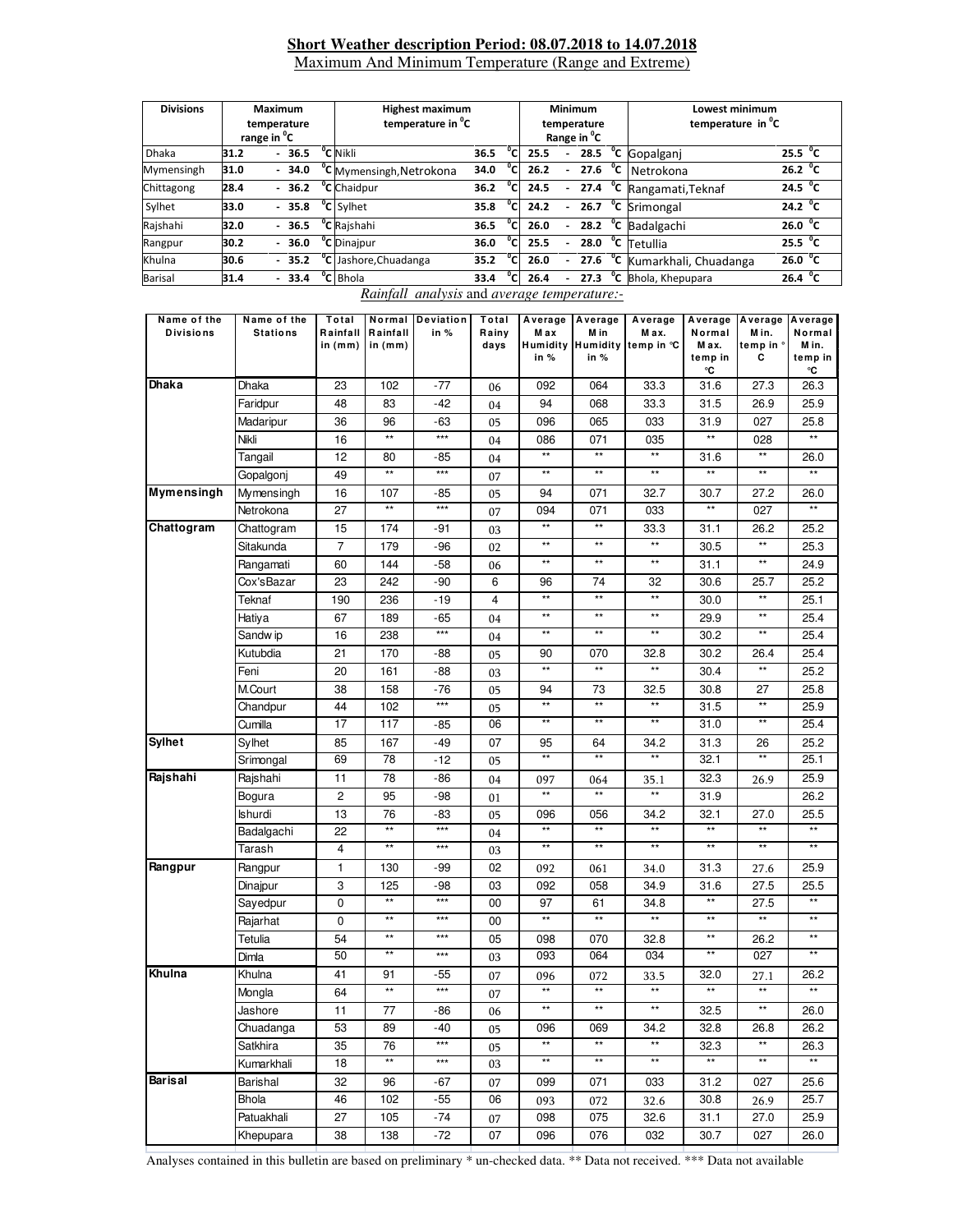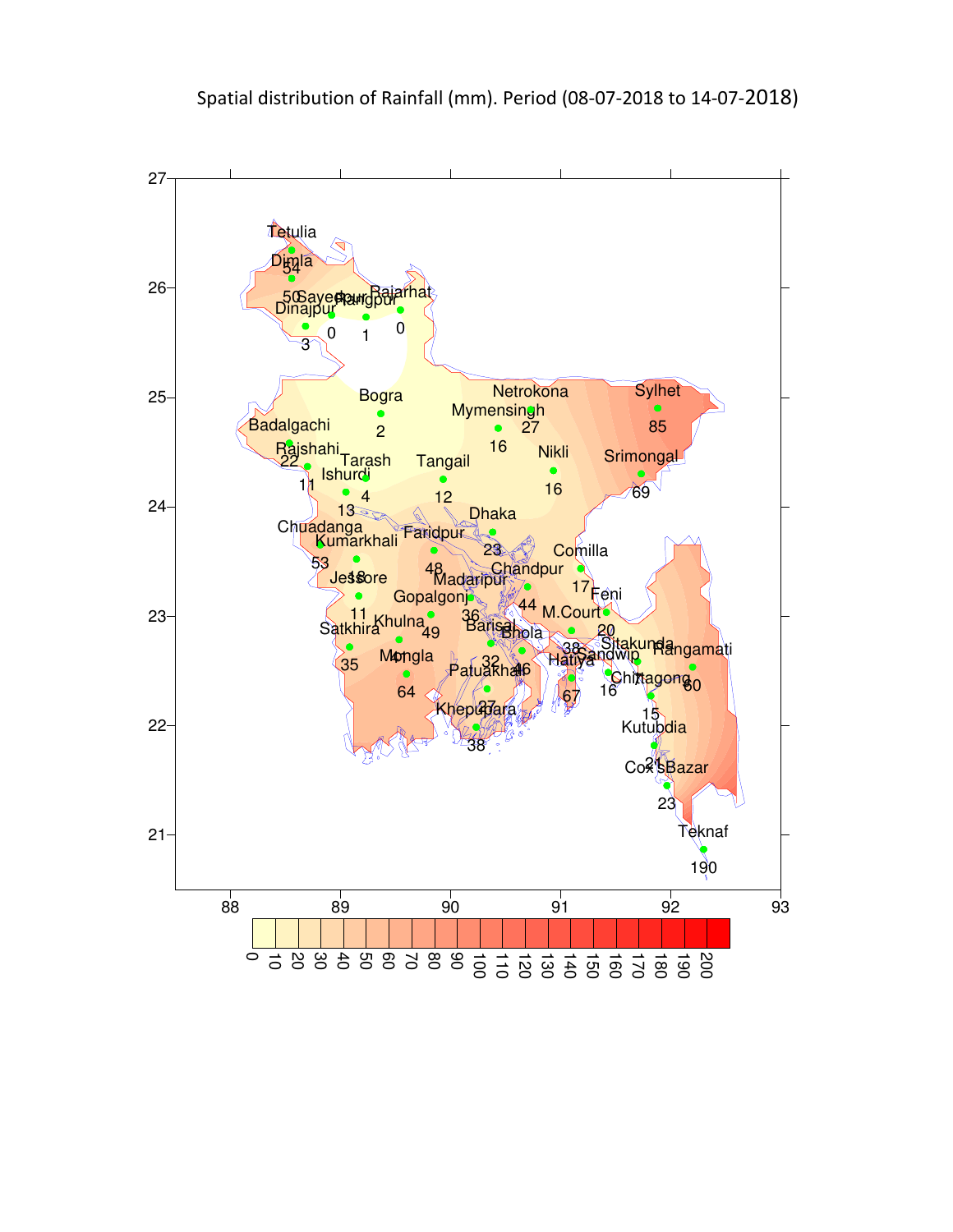



# গণপ্রজাতন্ত্রী বাংলাদেশ সরকার বাংলাদেশ আবহাওয়া অধিদপ্তর কৃষি আবহাওয়া মহাশাখা আবহাওয়া ভবন, ই-২৪, আগারগাঁও, ঢাকা-১২০৭।

www.bmd.gov.bd

**GwRGg-23.09.0000.035.51.011.18.28 ZvwiL: 15-07-2018 wLªt**

<u>পূর্বাভাসের সময়কাল: ১৫-০৭-২০১৮ থেকে ২১-০৭-২০১৮</u>

Spatial distribution of Rainfall (mm) Period (08-07-2018 to 14-07-2018)



Simulated Rainfall (mm) (WRF model) Period (15-07-2018 to 21-07-2018)



1 5 10 20 30 40 50 60 70 80 10012014016018020025

Extended outlook for accumulative rainfall (mm) Period( 22-07-2018 to 30-07-2018)



5 10 20 30 40 50 60 70 80 1001201401601802002

## প্ৰধান বৈশিষ্ট্য সমূহঃ-

গত সপ্তাহে দেশের দৈনিক উজ্জল সূর্যকিরণ কালের গড় ৫.৮১ ঘন্টা ছিল । গত সপ্তাহে দেশের দৈনিক বাষ্পীভবনের গড ৪.১৪ মিঃ মিঃ ছিল।

## আবহাওয়ার পূর্বাভাসঃ- ১৫-০৭-২০**১৮ থেকে ২১-০৭-২০১৮ ইং পর্যন্ত।**

এ সপ্তাহে দৈনিক উজ্জল সূর্য কিরণ কাল ৫.৫০ থেকে ৬.৫০ ঘন্টার মধ্যে থাকতে পারে ।

আগামী সপ্তাহের বাম্পীভবনের দৈনিক গড় ৩.৫০ মিঃ মিঃ থেকে ৪.৫০ মিঃ মিঃ থাকতে পারে।

- উত্তর-পশ্চিম বঙ্গোপসাগর ও তৎসংলগ্ন এলাকায় অবস্থানরত লঘুচাপটি ঘনীভূত হয়ে সুস্পষ্ট লঘুচাপে পরিণত হতে একই এলাকায় অবস্থান করছে। মৌসুমী বায়ুর অক্ষ রাজস্থান, উত্তর প্রদেশ, মধ্যপ্রদেশ, উড়িষ্যা, সুস্পপষ্ট লঘুচাপের গাঙ্গেয় পশ্চিমবঙ্গ ও বাংলাদেশের দক্ষিণাঞ্চল হয়ে উত্তর-পূর্ব দিকে আসাম পর্যন্ত বিস্তৃত রয়েছে। মৌসুমী বায়ু বাংলাদেশের উপর মোটামুটি সক্রিয় এবং উত্তর বঙ্গোপসাগরে প্রবল অবস্থায় বিরাজ করছে।
- এ সময়ে চউগ্রাম, বরিশাল ও সিলেট বিভাগের কিছু কিছু স্থানে এবং দেশের অন্যত্র দুই এক জায়গায় অস্থায়ী দমকা হাওয়াসহ হালকা (০৪-১০ মিঃ মিঃ/দিন) থেকে মাঝারি (১১-২২ মিঃ মিঃ/দিন) ধরনের বৃষ্টি/বজ্রবৃষ্টি হতে পারে। সেই সাথে দেশের কোথাও কোথাও মাঝারি ধরনের ভারী (২৩-৪৩ মিঃ মিঃ/দিন) থেকে ভারী (৪৪-৮৮ মিঃমিঃ/দিন) বর্ষণ হতে পারে।
- এ সময়ের শেষার্ধে বৃষ্টিপাতের পরিমাণ বৃদ্ধি পেতে পারে।
- এ সময়ে সারাদেশে দিন ও রাতের তাপমাত্রা সামান্য বৃদ্ধি পেতে পারে।

Treatures Con

(দিলরুবা বেগম) আবহাওয়াবিদ পরিচালকের পক্ষে : ( !)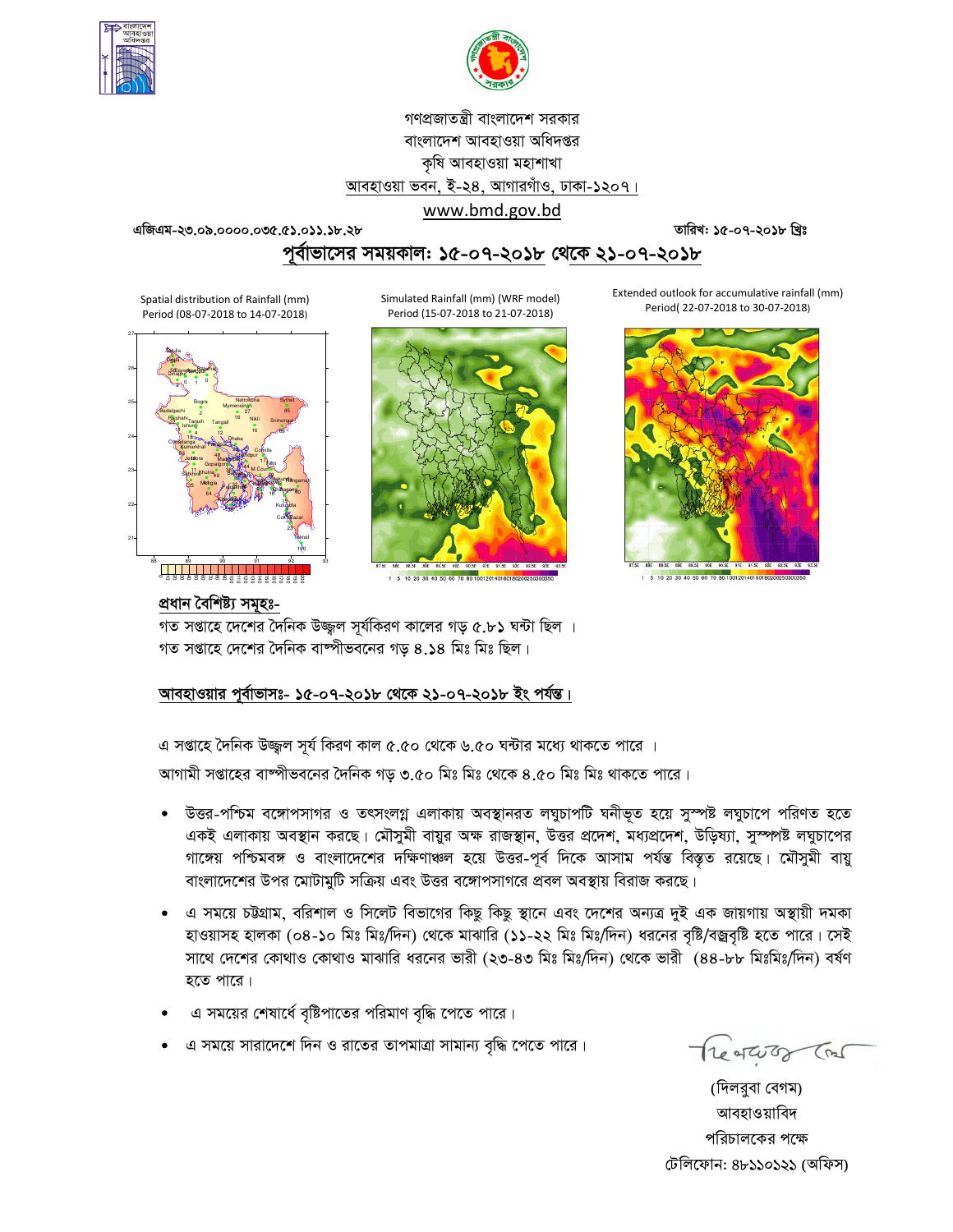## সংক্ষিপ্ত আবহাওয়া বিবরণী, সময়: ০৮-০৭-২০১৮ থেকে ১৪-০৭-২০১৮

| বিভাগ     | সর্বোচ্চ তাপমাত্রার পরিসর।      | সৰ্বোচ্চ তাপমাত্ৰা<br>সেঃ    |                |      |                                  | সর্বনিম্ন তাপমাত্রার পরিসর°সেঃ | সৰ্বনিম্ন তাপমাত্ৰা <sup>o</sup> সেঃ |      |                |
|-----------|---------------------------------|------------------------------|----------------|------|----------------------------------|--------------------------------|--------------------------------------|------|----------------|
| ঢাকা      | সেঃ<br>-৩৬.৫<br>৩১.২            | নিকলী<br>৩৬.৫ °সেঃ           |                | ২৫.৫ | ২৮.৫<br>$\overline{\phantom{a}}$ | $^{\circ}$ সেঃ                 | গোপালগঞ্জ                            | ২৫.৫ | $^{\circ}$ সেঃ |
| ময়মনসিংহ | - ৩৪.০<br>সেঃ<br>৩১.০           | ময়মনসিংহ, নেত্ৰকোনা<br>0.8c | $^{\circ}$ সেঃ | ২৬.২ | ২৭.৬<br>$\overline{\phantom{a}}$ | $^{\circ}$ সেঃ                 | নেত্ৰকোনা                            | ২৬.২ | $^{\circ}$ সেঃ |
| চউগ্ৰাম   | ২৮.৪<br>- ৩৬.২<br>সেঃ           | ৩৬.২ ° সেঃ<br>চাদপর          |                | ২৪.৫ | ২৭.৪<br>$\overline{\phantom{a}}$ | $^{\circ}$ সেঃ                 | রাঙ্গামাটি, টেকনাফ                   | ২৪.৫ | $^{\circ}$ সেঃ |
| সিলেট     | - ৩৫.৮<br>সেঃ<br>৩৩.০           | সিলেট<br><b>00.b</b>         | $^{\circ}$ সেঃ | ২৪.২ | ২৬.৭<br>$\overline{\phantom{a}}$ | $^{\circ}$ সেঃ                 | শ্ৰীমঙ্গল                            | ২৪.২ | $^{\circ}$ সেঃ |
| রাজশাহী   | ۰<br>-৩৬.৫<br>সেঃ<br>৩২.০       | রাজশাহী<br>৩৬.৫              | $^{\circ}$ সেঃ | ২৬.০ | ২৮.২<br>$\overline{\phantom{0}}$ | $^{\circ}$ সেঃ                 | বদলগাছী                              | ২৬.০ | $^{\circ}$ সেঃ |
| রংপুর     | $^{\circ}$ সেঃ<br>-৩৬.০<br>৩০.২ | ৩৬.০<br>দিনাজপুর             | $^{\circ}$ সেঃ | ২৫.৫ | ২৮.০<br>$\overline{\phantom{a}}$ | $^{\circ}$ সেঃ                 | তেঁতুলিয়া                           | ২৫.৫ | $^{\circ}$ সেঃ |
| খুলনা     | - ৩৫.২<br>নেঃ<br>৩০.৬           | ৩৫.২<br>যশোর, চয়াডাঙ্গা     | $^{\circ}$ সেঃ | ২৬.০ | ২৭.৬<br>$\overline{\phantom{0}}$ | $^{\circ}$ সেঃ                 | চুয়াডাঙ্গা,কুমারখালি                | ২৬.০ | $^{\circ}$ সেঃ |
| বরিশাল    | ۰<br>- ৩৩.৪<br>৩১.৪<br>সেঃ      | ೦೦.8<br>ভোলা                 | $^{\circ}$ সেঃ | ২৬.৪ | ২৭.৩<br>$\overline{\phantom{0}}$ | $^{\circ}$ সেঃ                 | ভোলা, খেপুপাড়া                      | ২৬.৪ | $^{\circ}$ সেঃ |

## <u> বৃষ্টিপাত বিশ্লেষন এবং স্বাভাবিক তাপমাত্ৰা :</u>

| িভাগের নাম | স্টেশনের নাম    | মেট<br>ঢ়ষ্টিপাত | স্বাভা∏ক                 | ্রিষ্কৃতি (%) | মেট<br>্ৰষ্টিপাতে | স⊔োঁচছ<br>গড়  | স⊔োনিম                     | গড়<br>স⊔োচ্ছ             | গড়<br>স্বভা∏ক               | সর্ােনিম্ন<br>গড়            | সর্ােনিম্ন<br>স্বাভা∏ক           |
|------------|-----------------|------------------|--------------------------|---------------|-------------------|----------------|----------------------------|---------------------------|------------------------------|------------------------------|----------------------------------|
|            |                 | (মিঃমিঃ)         | ঢ়াষ্টিপাত<br>( মিঃমিঃ ) |               | র দিন             | আদ্ৰতা<br>( %) | আদ্ৰতা<br>( %)             | তাপমাত্রা<br>(টিগ্ৰী সেঃ) | তাপমাত্রা<br>(টিগ্রী<br>সেঃ) | তাপমাত্রা<br>(টিগ্রী<br>সেঃ) | গড়<br>তাপমাত্রা (<br>চিগ্ৰীসেঃ) |
| ঢাকা       | ঢাকা            | ২৩               | ১০২                      | $-99$         | ০৬                | ০৯২            | ০৬৪                        | ৩৩.৩                      | ৩১.৬                         | ২৭.৩                         | ২৬.৩                             |
|            | ফরিদ <u>পুর</u> | 8 <sub>b</sub>   | ৮৩                       | -8২           | ο8                | ৯৪             | ০৬৮                        | ৩৩.৩                      | ৩১.৫                         | ২৬.৯                         | ২৫.৯                             |
|            | মাদারীপুর       | ৩৬               | ৯৬                       | -৬৩           | o¢                | ০৯৬            | ০৬৫                        | ০৩৩                       | ৩১.৯                         | ०२१                          | ২৫.৮                             |
|            | নিকলী           | ১৬               | **                       | $* * *$       | $\circ$ 8         | ০৮৬            | ०१১                        | ০৩৫                       | $* *$                        | ০২৮                          | **                               |
|            | টাঙ্গাইল        | ১২               | bο                       | $-bc$         | $^{\circ8}$       | $\ast$         | $\ast$                     | **                        | ৩১.৬                         | **                           | ২৬.০                             |
|            | গোপালগজ্ঞ       | 8 <sub>o</sub>   | $\ast$                   | $***$         | o٩                | $\ast$         | $\ast$                     | $\ast$                    | $\ast$ $\ast$                | **                           | $* *$                            |
| ময়মনসিংহ  | ময়মনসিংহ       | ১৬               | ১০৭                      | -৮৫           | o¢                | ৯৪             | ०१১                        | ৩২.৭                      | ৩০.৭                         | ২৭.২                         | ২৬.০                             |
|            | নেত্ৰকোনা       | ২৭               | **                       | $* * *$       | o٩                | ০৯৪            | ०१১                        | ০৩৩                       | $\ast$ $\ast$                | ०२१                          | $* *$                            |
| চট্ৰগ্ৰাম  | চট্ৰগ্ৰাম       | ১৫               | 598                      | -৯১           | ೦೨                | **             | $\gg \gg$                  | ৩৩.৩                      | ৩১.১                         | ২৬.২                         | ২৫.২                             |
|            | সীতাকুন্ড       | ٩                | ১৭৯                      | -৯৬           | ০২                | $\ast$         | $\ast$                     | $\ast$                    | 0.0                          | $\ast$                       | ২৫.৩                             |
|            | রাঙ্গামাটি      | ৬০               | 588                      | -45           | ০৬                | $\ast$ $\ast$  | $**$                       | $\ast$ $\ast$             | ৩১.১                         | $**$                         | ২৪.৯                             |
|            | কক্স⊔াজার       | ২৩               | ২৪২                      | -৯০           | ৬                 | ৯৬             | 98                         | ৩২                        | 0.60                         | ২৫.৭                         | ২৫.২                             |
|            | টেকনাফ          | ১৯০              | ২৩৬                      | -১৯           | 8                 | $**$           | **                         | $**$                      | 0.00                         | **                           | ২৫.১                             |
|            | হাতিয়া         | ৬৭               | ১৮৯                      | -৬৫           | $\circ 8$         | $\ast$         | $\ast$                     | $\ast$                    | ২৯.৯                         | **                           | 26.8                             |
|            | সন্দ্বীপ        | ১৬               | ২৩৮                      | $***$         | $^{\circ8}$       | $\pm$ $\pm$    | $\pm$ $\pm$                | $**$                      | ৩০.২                         | $\pm$ $\pm$                  | 26.8                             |
|            | কুতু্⊔দীয়া     | ২১               | ১৭০                      | $-b$          | o¢                | ৯০             | ०१०                        | ৩২.৮                      | ৩০.২                         | ২৬.৪                         | ২৫.৪                             |
|            | ফেনী            | ২০               | ১৬১                      | $-b$          | ೦೨                | **             | **                         | **                        | 00.8                         | **                           | ২৫.২                             |
|            | মাইজদী কোঁট     | ৩৮               | ১৫৮                      | - ৭৬          | o¢                | ৯৪             | ৭৩                         | ৩২.৫                      | ৩০.৮                         | ২৭                           | ২৫.৮                             |
|            | চাঁদ <u>পুর</u> | 88               | ১০২                      | $* * *$       | o¢                | $**$           | $**$                       | $**$                      | ৩১.৫                         | **                           | ২৫.৯                             |
|            | কুমিল্লা        | ১৭               | ১১৭                      | $-bc$         | ০৬                | $\ast$         | **                         | $\ast$                    | ৩১.০                         | **                           | ২৫.8                             |
| সিলেট      | সিলেট           | b¢               | ১৬৭                      | -8৯           | o٩                | ৯৫             | ৬৪                         | ৩৪.২                      | ৩১.৩                         | ২৬                           | ২৫.২                             |
|            | শ্ৰীমঙ্গল       | ৬৯               | ٩b                       | -১২           | o¢                | $**$           | **                         | $**$                      | ৩২.১                         | **                           | ২৫.১                             |
| রাজশাহী    | রাজশাইী         | ১১               | 9 <sub>b</sub>           | -৮৬           | $\circ$ 8         | ০৯৭            | ০৬ $8$                     | ৩৫.১                      | ৩২.৩                         | ২৬.৯                         | ২৫.৯                             |
|            | ⊔গুড়া          | ২                | ৯৫                       | -৯৮           | ০১                | $\ast$         | **                         | $\ast$                    | ৩১.৯                         |                              | ২৬.২                             |
|            | ঈশ্বরদী         | ১৩               | ৭৬                       | -৮৩           | o¢                | ০৯৬            | ০৫৬                        | ৩৪.২                      | ৩২.১                         | ২৭.০                         | ২৫.৫                             |
|            | ⊔দলগাছী         | ২২               | $\pm$ $\pm$              | ***           | $\circ 8$         | $\pm$ $\pm$    | $\pm$ $\pm$                | $\gg \gg$                 | $\ast$ $\ast$                | $\pm$ $\pm$                  | $\ast\ast$                       |
|            | তাড়াশ          | 8                | **                       | $***$         | ೲ                 | $**$           | $\gg \gg$                  | $**$                      | $\pm$ $\pm$                  | **                           | $\pm$ $\pm$                      |
| রংপুর      | রংপুর           | S                | ১৩০                      | -৯৯           | ०२                | ০৯২            | ০৬১                        | 08.0                      | ৩১.৩                         | ২৭.৬                         | ২৫.৯                             |
|            | দিনাজপুর        | ৩                | ১২৫                      | -৯৮           | ೲ                 | ০৯২            | ০৫৮                        | ల8.స                      | ৩১.৬                         | ২৭.৫                         | ২৫.৫                             |
|            | সৈয়দপুর        | $\circ$          | **                       | $***$         | $^{\circ}$        | ৯৭             | ৬১                         | 08.5                      | $*\ast$                      | ২৭.৫                         | **                               |
|            | রাজারহাট        | $\circ$          | $\ast$                   | ***           | $\circ$           | $\ast$         | $**$                       | $\gg \gg$                 | $\gg \gg$                    | **                           | $**$                             |
|            | তেতুঁলিয়া      | 68               | **                       | $***$         | o¢                | ০৯৮            | ०१०                        | ৩২.৮                      | $**$                         | ২৬.২                         | **                               |
|            | া মলা           | <b>CO</b>        | $**$                     | $***$         | ೦೨                | ಂನಿಲ           | ০৬৪                        | 008                       | $\ast$ $\ast$                | ०२१                          | **                               |
| খুলনা      | খুলনা           | 85               | ৯১                       | $-00$         | o٩                | ০৯৬            | ०१२                        | ৩৩.৫                      | ৩২.০                         | ২৭.১                         | ২৬.২                             |
|            | মংলা            | ৬৪               | $* *$                    | ***           | ०१                | $* *$          | **                         | $\gg \gg$                 | $\pm$ $\pm$                  | **                           | $* *$                            |
|            | যশোর            | دد               | ۹۹                       | -৮৬           | ০৬                | **             | **                         | **                        | ৩২.৫                         | **                           | ২৬.০                             |
|            | চয়া⊡াঙ্গা      | ৫৩               | ৮৯                       | $-80$         | o¢                | ০৯৬            | ০৬৯                        | 08.3                      | ৩২.৮                         | ২৬.৮                         | ২৬.২                             |
|            | সাতক্ষীরা       | ৩৫               | ৭৬<br>$\pm$              | $***$         | o¢                | $**$           | $\pm$ $\pm$<br>$\pm$ $\pm$ | $**$                      | ৩২.৩<br>$\pm$ $\pm$          | **                           | ২৬.৩<br>$\pm$ $\pm$              |
|            | কুমারখালী       | ১৮               |                          | $* * *$       | ೦೨                | $\pm$ $\pm$    |                            | $\pm$ $\pm$               |                              | $**$                         |                                  |
| ⊔রিশাল     | ⊔রিশাল          | ৩২               | ৯৬                       | -৬৭           | o٩                | ০৯৯            | ०१১                        | ০৩৩                       | ৩১.২                         | ०२१                          | ২৫.৬                             |
|            | ভোলা            | 8 <sub>0</sub>   | ১০২                      | -00           | ০৬                | ಂನಿಲ           | ०१२                        | ৩২.৬                      | 00.b                         | ২৬.৯                         | ২৫.৭                             |
|            | পট্য়াখালী      | ২৭               | ১০৫                      | $-98$         | o٩                | ০৯৮            | ०१৫                        | ৩২.৬                      | ৩১.১                         | ২৭.০                         | ২৫.৯                             |
|            | খেপুপাড়া       | ৩৮               | ১৩৮                      | - 92          | ०१                | ০৯৬            | ০ ৭৬                       | ০৩২                       | ৩০.৭                         | ०२१                          | ২৬.০                             |

N.B .Analyses contained in this bulletin are based on preliminary \* un-checked data. \*\* Data not received. \*\*\* Data not available.